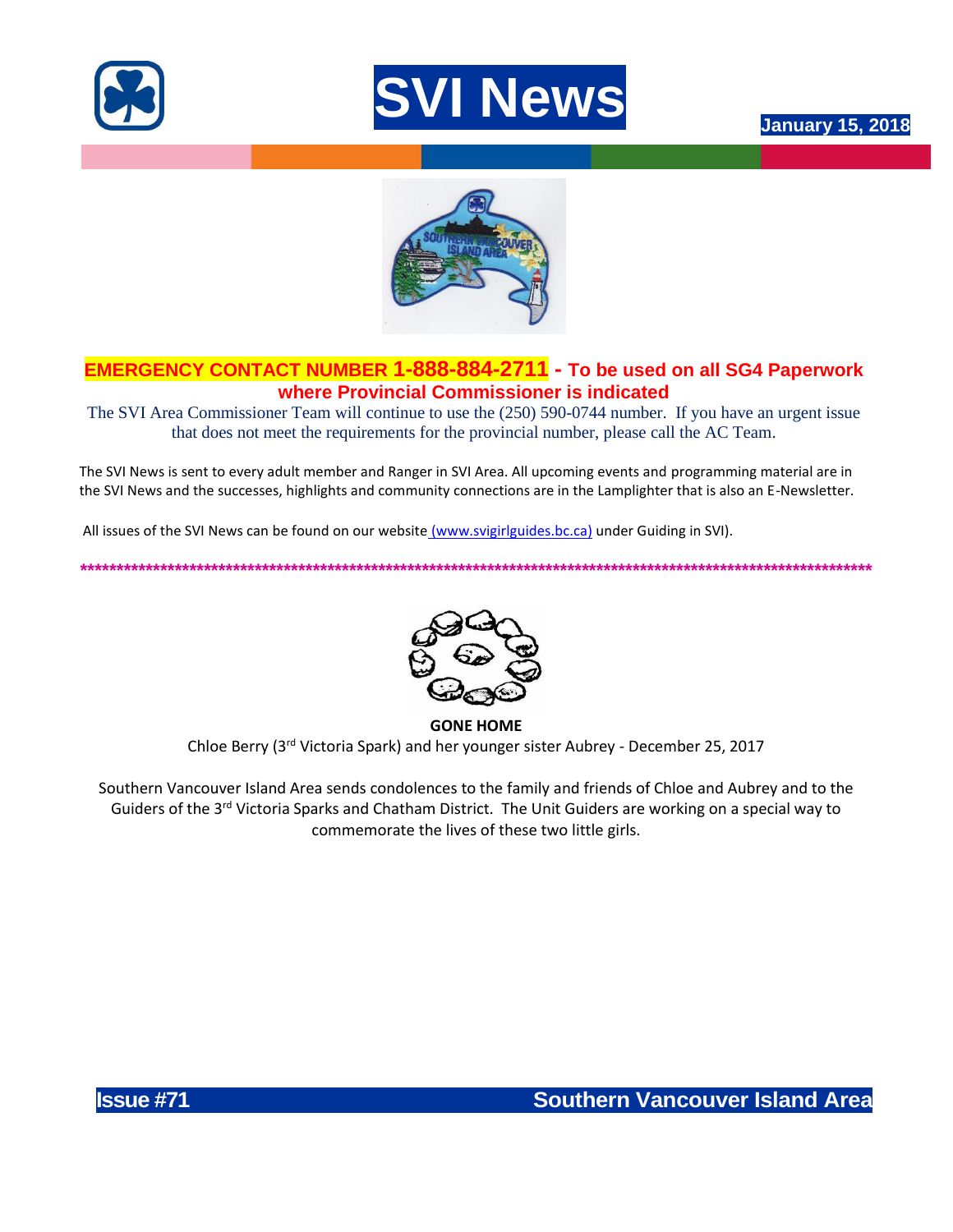## **ANNOUNCEMENTS**

Adrienne, Wendy and Gillian will complete their term as your Area Commissioner Team on June 30, 2018. Watch your email for an opportunity to nominate your next AC.

**Peninsula Shores District** has published a book! Saffron the Slug was written and illustrated by the girls and Guiders of the District and is being released at the Sidney Library January 23, 2018

**Rally on the Rock** – for those of you who have always wanted to attend Rally in the Valley on the lower mainland, SVI Area has committed to hosting the Island equivalent – Rally on the Rock – in 2021. Yes, this is years away but as we all know, time files in Guiding. Anybody who might be interested in getting involved in the planning of this day long event, please contact the AC Team. Note that there will be an up-island version held before SVI hosts.

## **ATTENTION: TREASURERS!**

New forms for tracking your unit funds are going up on the website (very very soon) at

[https://www.svigirlguides.bc.ca/financial.](https://www.svigirlguides.bc.ca/financial) These include a new and improved spreadsheet as well as all the forms you need to manage the finances in your unit. These are required to be used by all treasurers effective now! If you have any questions please contact your District Treasurer or our Area Treasurer.

## **NEW AREA CRESTS**

If you haven't got your new SVI Area crest yet, contact Darcy a[t svigirlguides@shaw.ca](mailto:svigirlguides@shaw.ca) to place your order. She has the new Guide House crests too!

# **CREST ALERT – CAMP JUBILEE**

New Camp Jubilee crests will be available for your camps this spring. Watch this space for the new design.

## **A GRAND AFRICAN ADVENTURE**



Five SVI Trefoil members joined other Canadian Trefoil Guiders on an African Safari to Kenya and Tanzania this past fall. Sheilagh Finnigan, Carol Gamey, Sharon Lohr, Suzanne Iverson and Lynda Ireland invite SVI adult members (including Rangers) to a photo/video presentation on this exciting once in a lifetime trip.

Monday February 19<sup>th</sup> at 7:00 pm at Guide House.

Donations to CWFF would be greatly appreciated.

#### **TRAVEL SELECTIONS**

Congratulations to the following SVI Girls selected by the Provincial International Committee to participate in Colours of the World in Vancouver this summer.

Rhi-Ella and Kate (Chatham), Lila (Harbours), Tamara (Camas), Alexis (Straits).

Girl selection by National to travel are: Kirsten (Bay to Bay) – England Jocelyn (Raven) - Australia Amy & Meagan (Woodwyn) – Australia (alternates)



## **ANNUAL REPORT**

Districts, Advisers, Trex Units and Trefoil Guilds are advised that their submission for the SVI Area Annual Report is due to Area as soon as possible (February 15 at the latest please).

All Guiders are invited to submit photos for the Annual Report or the slide show at the Annual Gathering of Members (May 2018 – date TBA). Please send via email to

svicommissioners(at)gmail.com with the subject line "AGM Photos"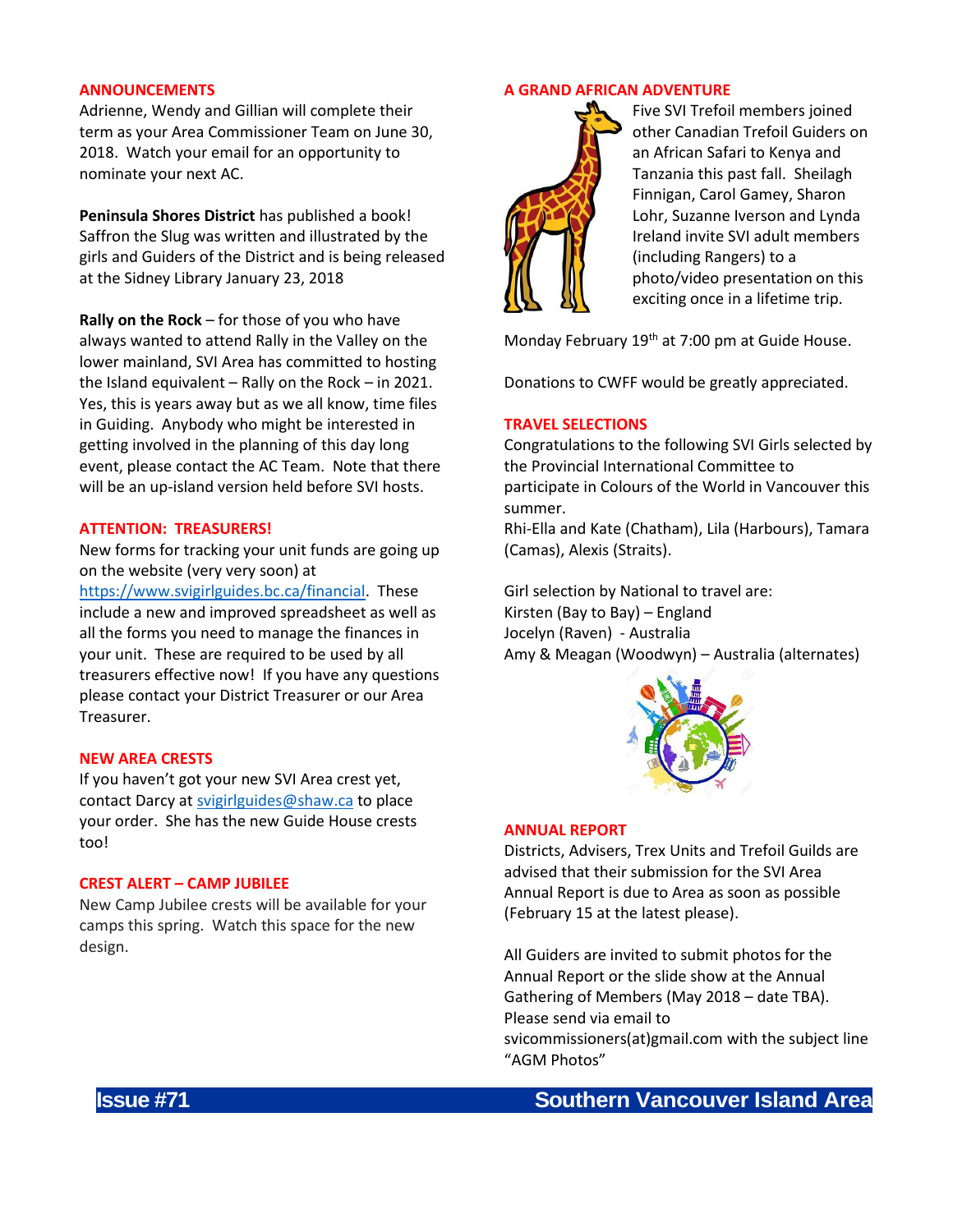## **AWARDS**



While Awards can be given at any time of the year, they are most often considered for the end of the year. Area Awards Adviser Daphne McGregor-Greer is available to help any Guider

nominate another Guider for an award. All Guiders are encouraged to look at the Guiders they work with and discuss possible awards with Daphne. Please note that ANY Guider can nominate and be nominated. Check ou[t the list](http://www.bc-girlguides.org/WEB/Documents/BC/awards/BCAwardsCommitteeQuickReferenceJanuary2017V2.pdf) of awards available.

#### **SCHOLARSHIPS**

Rangers! – Scholarships are available at all levels of Girls Guides. Deadlines are different depending on the awarding Council. Visit Provincial, National and SVI websites for information.

Adult students – GGC has scholarships for you too!

## **LAMPLIGHTER**

Deadline for the next issue of the Lamplighter is February 1, 2018. The editor would love to have write ups and photos of your activities. Send to [svilamplighter@gmail.com](mailto:svilamplighter@gmail.com) or share them with PR for the Facebook page – [girlguidespr@gmail.com](mailto:girlguidespr@gmail.com) or text [250 516-4346.](tel:250%20516-4346)

## **DATES TO NOTE (Training noted separately)** –

additional information on these activities can be obtained from your District Commissioner or the relevant Area Adviser (*in italics*)

**February 23-25** – Cupcakes and Candles Camp *(International)* for 3rd year Guides and Pathfinders (in patrols)

**April 15** – Spark Spree

**April 22** – Camp Clean ups – please share NOW with your parents

**April 27-29** – Advanced Camp Skills for Guides *(Camping*)

## **SVI AREA ON SOCIAL MEDIA**

Please let your families know about our Facebook page – Girl Guides of Canada Southern Vancouver Island Area and our Twitter feed @VictoriaGuides.

Check out [this video](https://www.facebook.com/SVIGirlGuides/videos/1921164841481035/) made by Area PR Adviser Cassandra Herbert at Discovery Camp last fall. It was shared with BC Council at the November meeting.

## **THE INTERNET!**

There is an abundance of information available on various Girl Guide sites around the web. Many



questions are asked on these sites that would be better addressed at a local level as Guiding does differ depending on your province or even your Area. Please check in with your District Commissioner first and, as always, don't believe everything you read on the internet!

# **TRAINING DATES (Registration form available on SVI website)**

**January 2018** – OAL Adventure Training - postponed **February 3, 2018** – Area Day – Training, networking and fun - REGISTRATION FORM was sent out via email recently. Please consider coming for all or part of the day – share in the guiding community – deadline for registration is January 19 – don't miss it!

**April 14, 2018** – Outdoor Cooking Day (Kingswood Camp)

REMEMBER – if your District wants a specific training, the Training Team will come to you!

## **PLEDGE OF CONFIDENTIALITY**

Every Guider and non-members who have access to confidential information (treasurers, first-aiders at camp) are required to sign the Guiding [Pledge of](https://www.girlguides.ca/WEB/Custom/BSIDocumentSelector/Pages/DocumentViewer.aspx?id=tbAvUQIA15yqFsDhUuM4gu%252fty2koLgxh0dkK5aD7XV0LY7rdpaiWoD2c1%252bRc4umu%252fd%252f94kP41QeYcqcUoaMypdThHDHiAM6uy8j6k73aS%252f7JvFZs9yiSq1nIMnNeCZ%252bAV4SXf2bTjpZpJf72fPc0DDLME8KOCEZpR8KtntlRaugOT%252fbCCV8cbOl9ezAtfx4ldSsxkeHkjTJJSEOlW7r2vJR%252f1hu9D4mIn5jtwMBMW9I%253d)  [Confidentiality](https://www.girlguides.ca/WEB/Custom/BSIDocumentSelector/Pages/DocumentViewer.aspx?id=tbAvUQIA15yqFsDhUuM4gu%252fty2koLgxh0dkK5aD7XV0LY7rdpaiWoD2c1%252bRc4umu%252fd%252f94kP41QeYcqcUoaMypdThHDHiAM6uy8j6k73aS%252f7JvFZs9yiSq1nIMnNeCZ%252bAV4SXf2bTjpZpJf72fPc0DDLME8KOCEZpR8KtntlRaugOT%252fbCCV8cbOl9ezAtfx4ldSsxkeHkjTJJSEOlW7r2vJR%252f1hu9D4mIn5jtwMBMW9I%253d). If you haven't already done so, please print this out, sign, submit to your Commissioner who will have it input to your IMIS record.